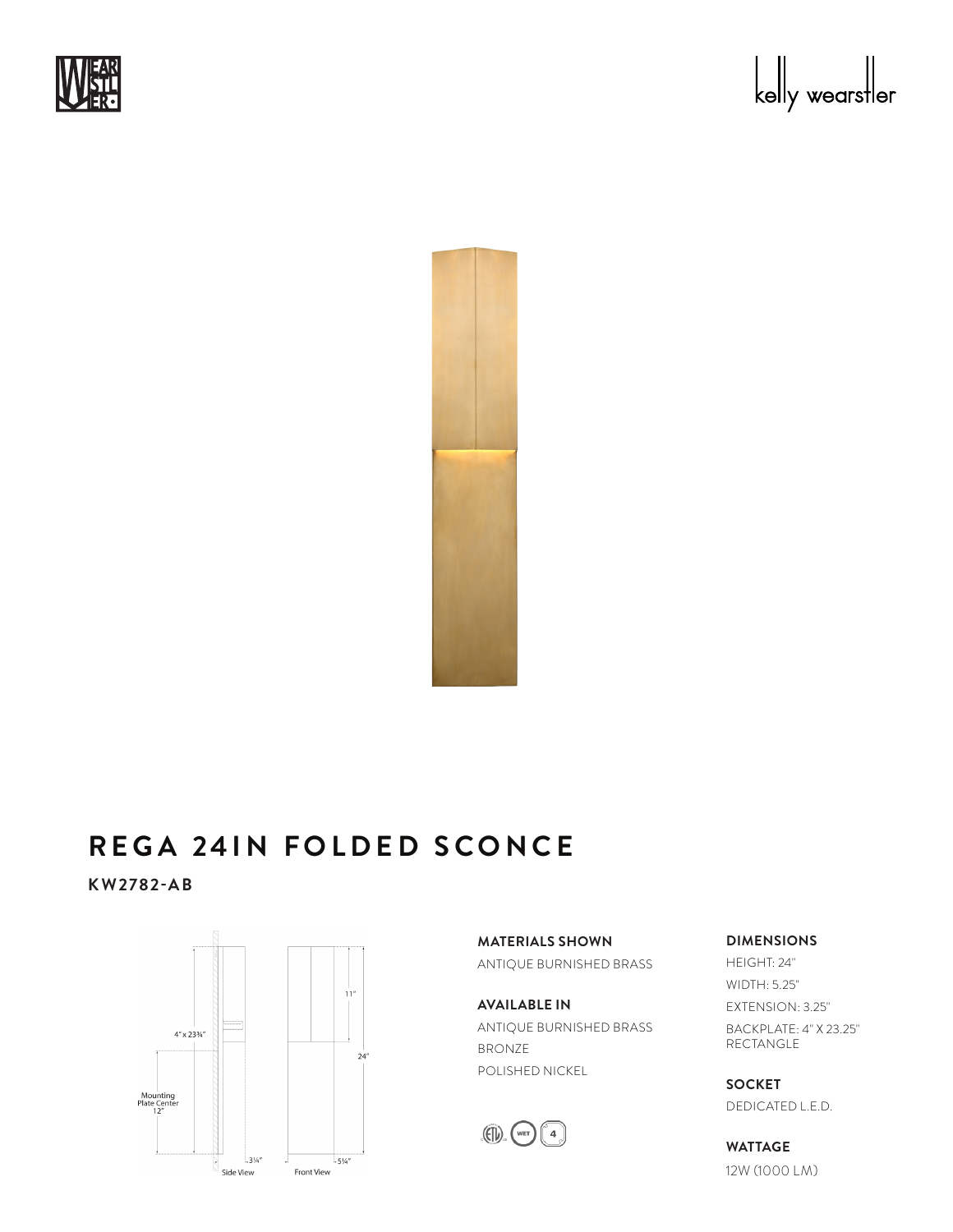





## REGA 24IN FOLDED SCONCE : 9a za

**KW2782-BZ**



**MATERIALS SHOWN** BRONZE

**AVAILABLE IN** ANTIQUE BURNISHED BRASS BRONZE POLISHED NICKEL



**DIMENSIONS**

HEIGHT: 24" WIDTH: 5.25" EXTENSION: 3.25" BACKPLATE: 4" X 23.25" RECTANGLE

**SOCKET** DEDICATED L.E.D.

**WATTAGE** 12W (1000 LM)